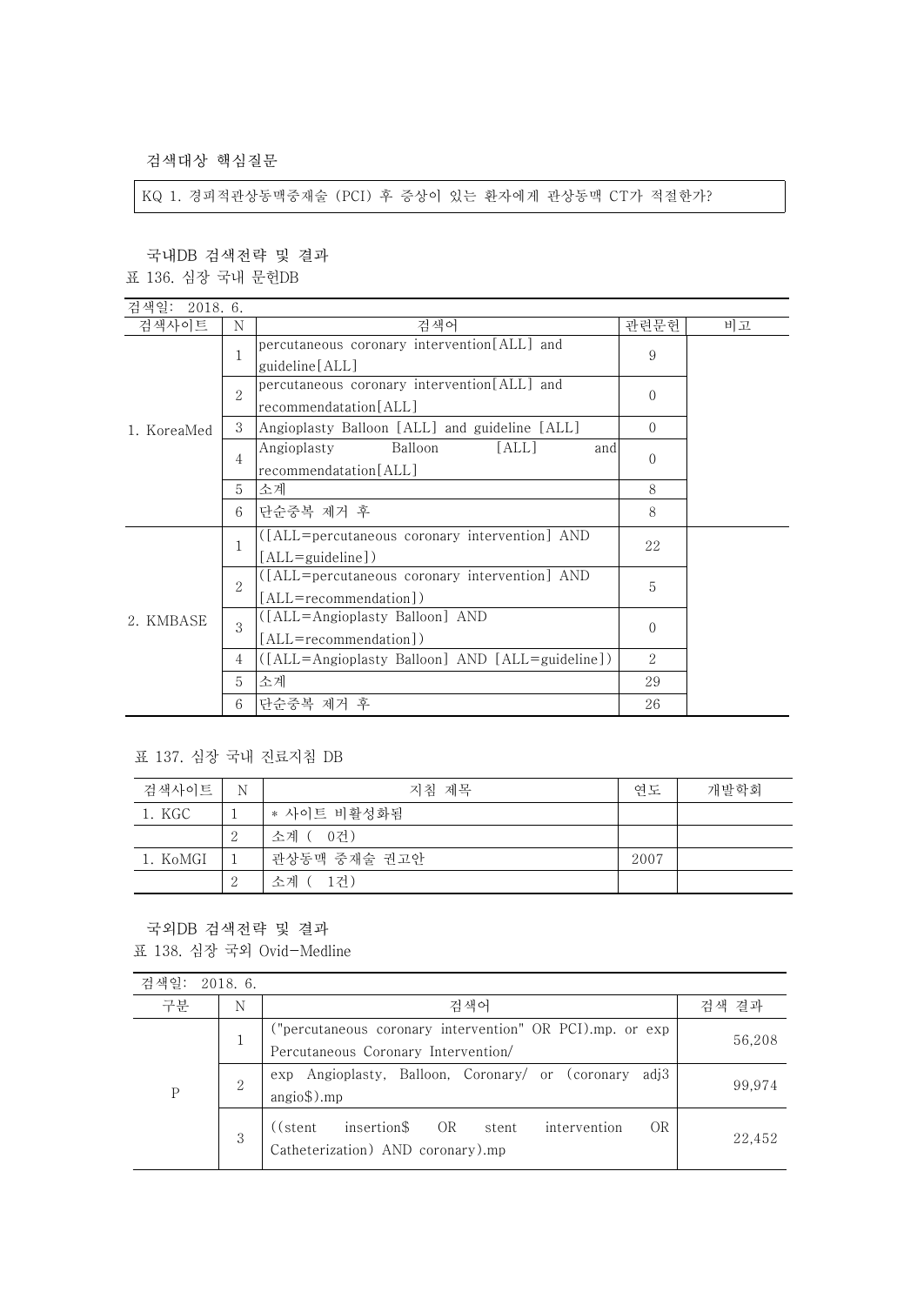|       | 4  | $OR/1-3$                                                                                       | 126,870   |
|-------|----|------------------------------------------------------------------------------------------------|-----------|
| 지침    | 5  | (imaging or radiolog\$ or radiograp\$).tw                                                      | 843,422   |
|       | 6  | $\exp$ Tomography, X-Ray Computed/ OR CT.mp                                                    | 481,315   |
|       | 7  | $OR/5-6$                                                                                       | 1,176,203 |
|       | 8  | (coronary OR cardiac OR cardio\$).tw.                                                          | 1,129,080 |
|       | 9  | 7 AND 8                                                                                        | 82,088    |
| P&검사  | 10 | 4 AND 9                                                                                        | 17,832    |
| 지침 필터 | 11 | (guideline\$ or recommendation\$).ti. or (practice guideline<br>guideline).pt<br><sub>or</sub> | 99,091    |
| 종합    | 12 | 10 AND 11                                                                                      | 93        |

## 표 139. 심장 국외 Ovid-Embase

| 검색일:      | 2018.6.        |                                                                                                      |           |
|-----------|----------------|------------------------------------------------------------------------------------------------------|-----------|
| 구분        | N              | 검색어                                                                                                  | 검색 결과     |
| ${\bf P}$ | 1              | ('percutaneous coronary intervention' OR PCI):ab,ti or exp<br>percutaneous coronary intervention/exp | 44,559    |
|           | $\overline{2}$ | 'transluminal coronary angioplasty'/exp<br>or ('coronary adj3<br>angio*'):ab,ti                      | 26,331    |
|           | 3              | 1 OR 2                                                                                               | 67,181    |
| 검사        | 4              | $(\text{imaging or radiolog* or radiograph})$ :ab,ti                                                 | 1,329,226 |
|           | 5              | 'computer assisted tomography'/exp or CT:ab,ti                                                       | 1,085,903 |
|           | 6              | radiodiagnosis/exp                                                                                   | 45,857    |
|           | 7              | 4 OR 5 OR 6                                                                                          | 2,501,749 |
|           | 8              | (coronary OR cardiac OR cardio*):ab,ti                                                               | 1,760,884 |
|           | 9              | 7 AND 8                                                                                              | 307,038   |
| P&검사      | 10             | 3 AND 9                                                                                              | 20,419    |
| 지침 필터     | 11             | guideline *: ti OR recommendation *: ti                                                              | 125,895   |
| 종합        | 12             | 10 and 11                                                                                            | 141       |

## 표 140. 심장 국외 GIN

| 검색일: 2018. 6. |                                    |       |  |
|---------------|------------------------------------|-------|--|
| N             | <u> 거 새</u> 어                      | 검색 결과 |  |
|               | percutaneous coronary intervention |       |  |
|               | Angioplasty Balloon                |       |  |

## 표 141. 심장 국외 NGC

| 검색일: 2018. 6. |                                      |       |
|---------------|--------------------------------------|-------|
|               | 검색어                                  | 검색 결과 |
|               | "percutaneous coronary intervention" | Lb    |
|               | Angioplasty Balloon                  |       |